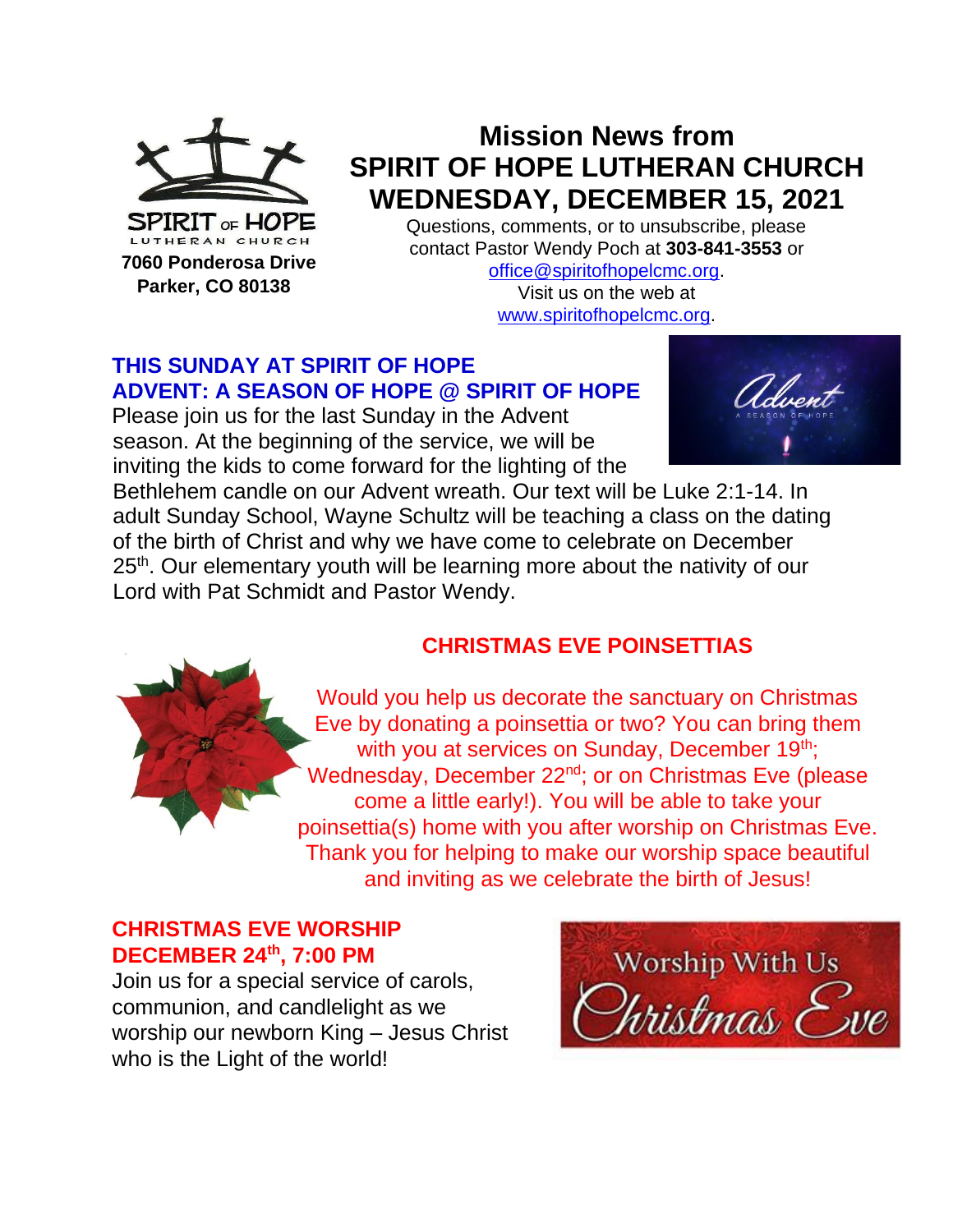### **ADVENT @ SPIRIT OF HOPE**

In addition to Advent worship on Sunday mornings, here are the details of the upcoming Advent and Christmas Season:

# **Wednesdays (12/15, 12/22):**

**6:00 pm: Fellowship Dinners** *(Bring a dish to share)* **12/15: Potluck from the Past** *(Favorite foods from your childhood and/or Lutheran potlucks of days gone by.)*

**12/22: Simple Soups** *(You know the drill!)*

#### **7:00 pm: Holden Evening Prayer Worship Service** The message each week will feature the Christmas story creatively told from the vantage points of various people within the Christmas narrative.

### **HOLDEN EVENING PRAYER SERVICE WEDNESDAYS DURING ADVENT, 7 PM**

As is our tradition here at Spirit of Hope, we will be utilizing the Holden Evening Prayer for our mid-week Advent services. Our message this week will be "Christmas Through the Eyes of a Wise Man".





Spirit of Hope Congregation,

I want to thank everyone who prayed for me during my recent hospital incarceration and current home detention tethered to oxygen. {I worked my last 13

years in booking at the Arapahoe County Jail}.

Also thank you for the phone calls, cards, Email well wishes, meals and errands to pick up supplies and offers to run errands. Friends have loaned me their portable oxygen concentrator, so I am able to {slowly} get back to out and about. The more I do for myself, the sooner I can regain physical strength I lost while in the hospital. – My oxygen need evaluation isn't for another month.

I am truly grateful to belong to a congregation of such loving, caring people.

In Christ's Love, Carol Palin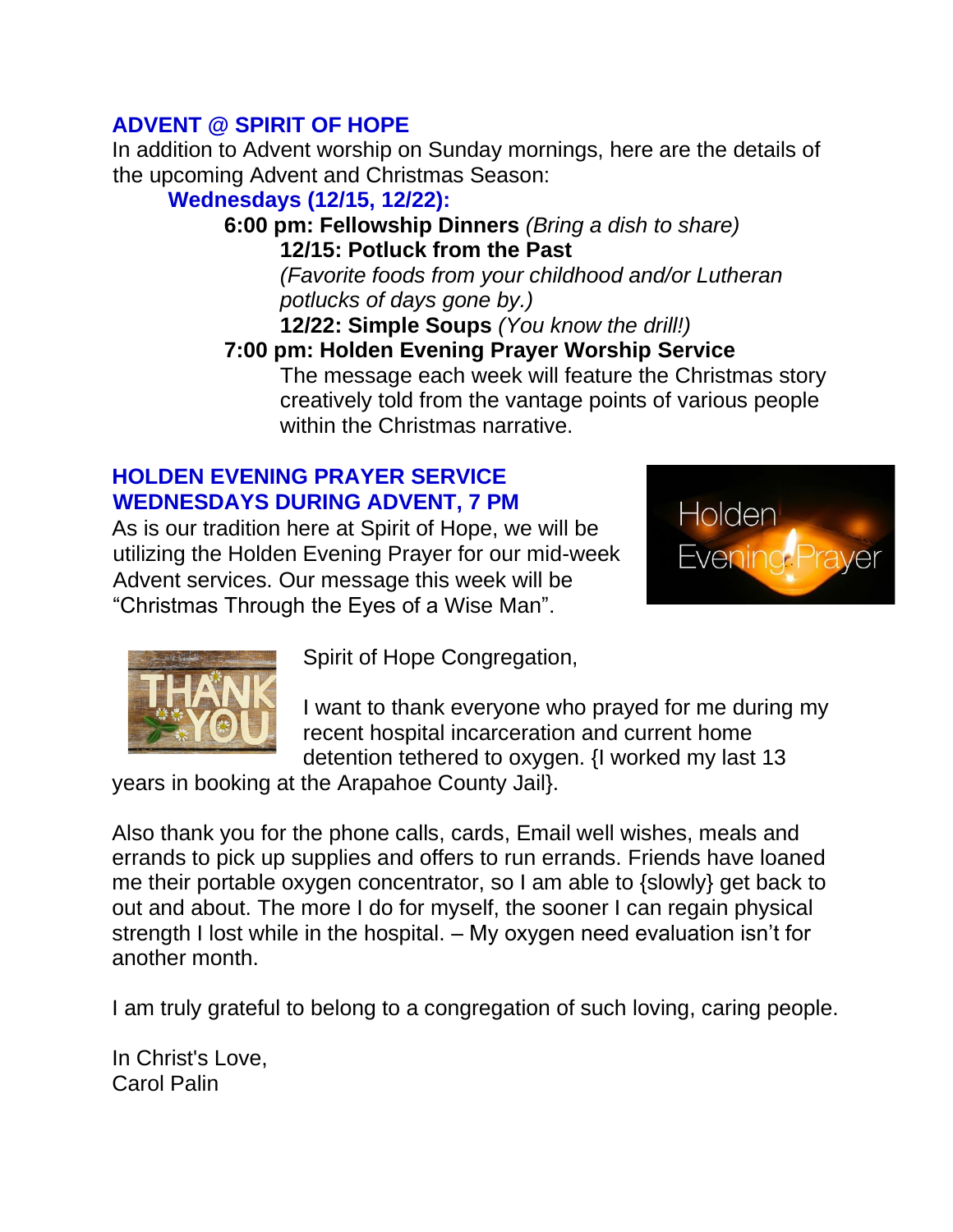

### **COMING IN JANUARY: THE GREAT DIVORCE by C.S. Lewis**

Beginning January 12<sup>th</sup>, you're invited to join us on Wednesday evenings at 7:00 pm as Pastor Wendy leads discussions on a range of theological topics as they are presented in C.S. Lewis' The Great

Divorce. Amazon describes this fascinating book as follows: "C.S. Lewis' *The Great Divorce* is a classic Christian allegorical tale about a bus ride from hell to heaven. An extraordinary meditation upon good and evil, grace and judgment, Lewis's revolutionary idea in the *The Great Divorce* is that the gates of Hell are locked from the inside. Using his extraordinary descriptive powers, Lewis' *The Great Divorce* will change the way we think about good and evil." Class participants will need to read about a chapter or so a week. The class will run for seven weeks. **Pastor Wendy has a few copies of the book available for purchase in the church office or you can purchase them easily on Amazon here:** 

[https://www.amazon.com/Great-Divorce-C-S-](https://www.amazon.com/Great-Divorce-C-S-Lewis/dp/0060652950/ref=sr_1_1?crid=2KYNCV8S6HA0L&keywords=the+great+divorce+cs+lewis&qid=1639540579&sprefix=The+Great+Di%2Caps%2C551&sr=8-1)

[Lewis/dp/0060652950/ref=sr\\_1\\_1?crid=2KYNCV8S6HA0L&keywords=the+great+divorce+cs+le](https://www.amazon.com/Great-Divorce-C-S-Lewis/dp/0060652950/ref=sr_1_1?crid=2KYNCV8S6HA0L&keywords=the+great+divorce+cs+lewis&qid=1639540579&sprefix=The+Great+Di%2Caps%2C551&sr=8-1) [wis&qid=1639540579&sprefix=The+Great+Di%2Caps%2C551&sr=8-1](https://www.amazon.com/Great-Divorce-C-S-Lewis/dp/0060652950/ref=sr_1_1?crid=2KYNCV8S6HA0L&keywords=the+great+divorce+cs+lewis&qid=1639540579&sprefix=The+Great+Di%2Caps%2C551&sr=8-1)

#### **DIGGING DEEPER WITH PASTOR WENDY TUESDAYS 12:00 – 1:00 pm LUNCH TIME BIBLE STUDY**



Join us as we dig deeper into the text from each Sunday.



### **STEPHEN MINISTER APPLICATIONS ARE NOW AVAILABLE!**

If you are interested in becoming a Stephen Minister, please contact Kandy Parsons of Pastor Wendy for an application. Interviews will begin in January.

*"The authority of Scripture is greater than the comprehension of the whole of man's reason*." – Martin Luther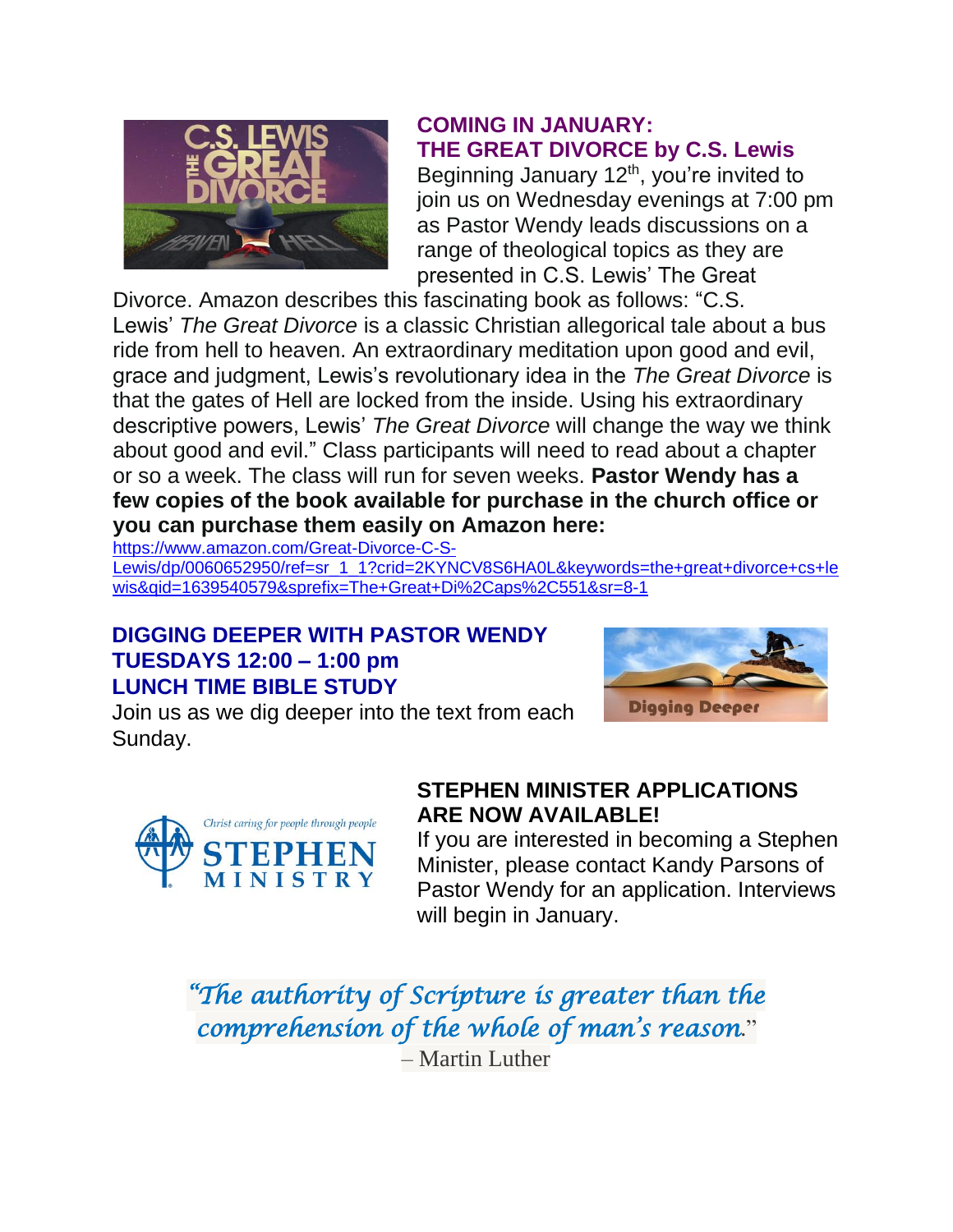#### **Wednesday, December 15th**

7:00 am Men's Prayer Breakfast 6:00 pm Advent Dinner (Potlucks of the Past) 7:00 pm Holden Evening Prayer Service 8:00 pm Christmas Choir Rehearsal **Thursday, December 16th** 2:30 pm Church Board Meeting 5:30 pm Zumba Gold **Saturday, December 18th** 9:00 am New Member Class **Sunday, December 19 th** 9:30 am Worship 11:00 am Sunday School **Monday, December 20th** 12:00 pm AA **Tuesday, December 21st** 8:30 am – 10:30 am Coffee with the Pastor @ Fika on Mainstreet 12:00 pm – 1:00 pm Digging Deeper with Pastor Wendy **Wednesday, December 22nd**

12:00 pm AA 6:00 pm Advent Dinner (Simple Soups) 7:00 pm Holden Evening Prayer Service



#### **NEW MEMBER CLASS SATURDAY, DECEMBER 18th @ 9:00 am**

Would you like to become a member of the Spirit of Hope family? Would you like to know more about our history, about LCMC, our core beliefs, and be able to ask Pastor Wendy

whatever questions you may have about Spirit of Hope? Then you are invited to attend our new member class on December 18<sup>th</sup> at 9:00 am. You will have the opportunity to fill out a membership packet, but there is no pressure at all to do so. Bagels and beverages will be provided. Please contact Pastor Wendy if you would like to attend.

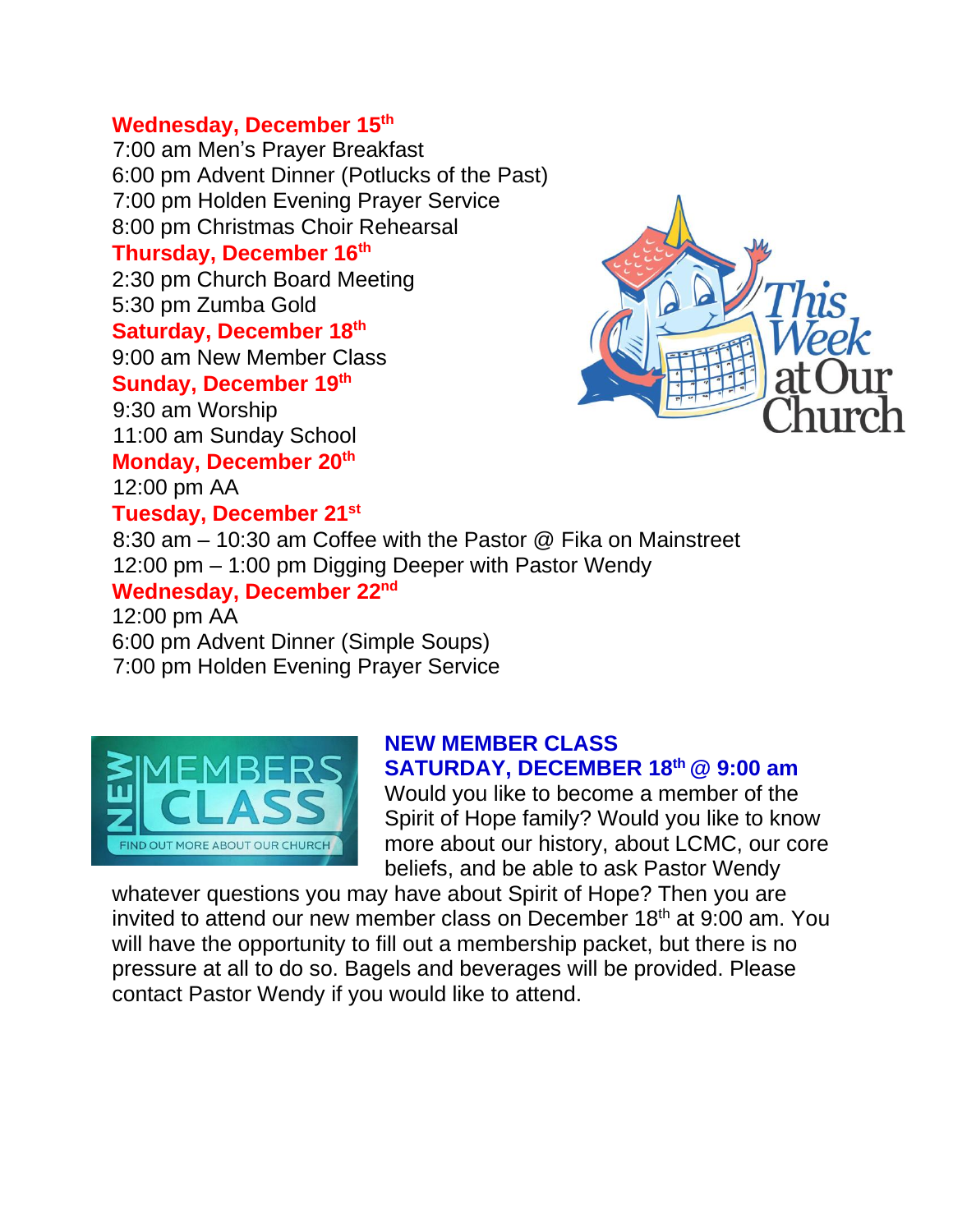# **FROM THE BOOK OF CONCORD (The Lutheran Confessions):**

**THE APOSTLES' CREED: The Third Article**

"I believe in the Holy Spirit, the holy Christian church, the communion of saints, the forgiveness of sins, the resurrection of the body, and the life everlasting. Amen.

### **FROM THE SMALL CATECHISM**

"What does this mean? I believe that I cannot by my own reason or strength believe in Jesus Christ, my Lord, or come to Him, but the Holy Spirit has called me by the Gospel, enlightened me with His gifts, sanctified and kept me in the true faith…"

### **FROM LUTHER'S WRITINGS**

"The whole world with all diligence has struggles to figure out what God is, what He has in mind and does. Yet the world has never been able to grasp the knowledge and understanding of any of these things. But here we have everything in richest measure. For here in all three articles, God has revealed Himself and opened the deepest abyss of His fatherly heart and His pure, inexpressible love (Ephesians 3:18-19). He has created us for this very reason, that He might redeem and sanctify us. In addition to giving and imparting to us everything in heaven and upon earth, He has even given to us His Son and the Holy Spirit, who brings us to Himself (Romans 8:14, 32). For we could never grasp the knowledge of the Father's grace and favor except through the Lord Christ…. But we couldn't know anything about Christ either, unless it had been revealed by the Holy Spirit (1 Cor. 2:12). [LC II 63-65]

# **FROM THE SCRIPTURES**

"Now we have received no the spirit of the world, but the Spirit who is from God, that we might understand the things freely given us by God." (1 Cor. 2:12).

# **OPERATION CHRISTMAS CHILD**

### **Processing Volunteers Urgently Needed!**

This message is from Samaritan's Purse: "We praise God that millions of Operation Christmas Child shoebox gifts were collected during National Collection Week in November. But before these prayerfully packed gifts can make their way to children in need around the world, they first must be

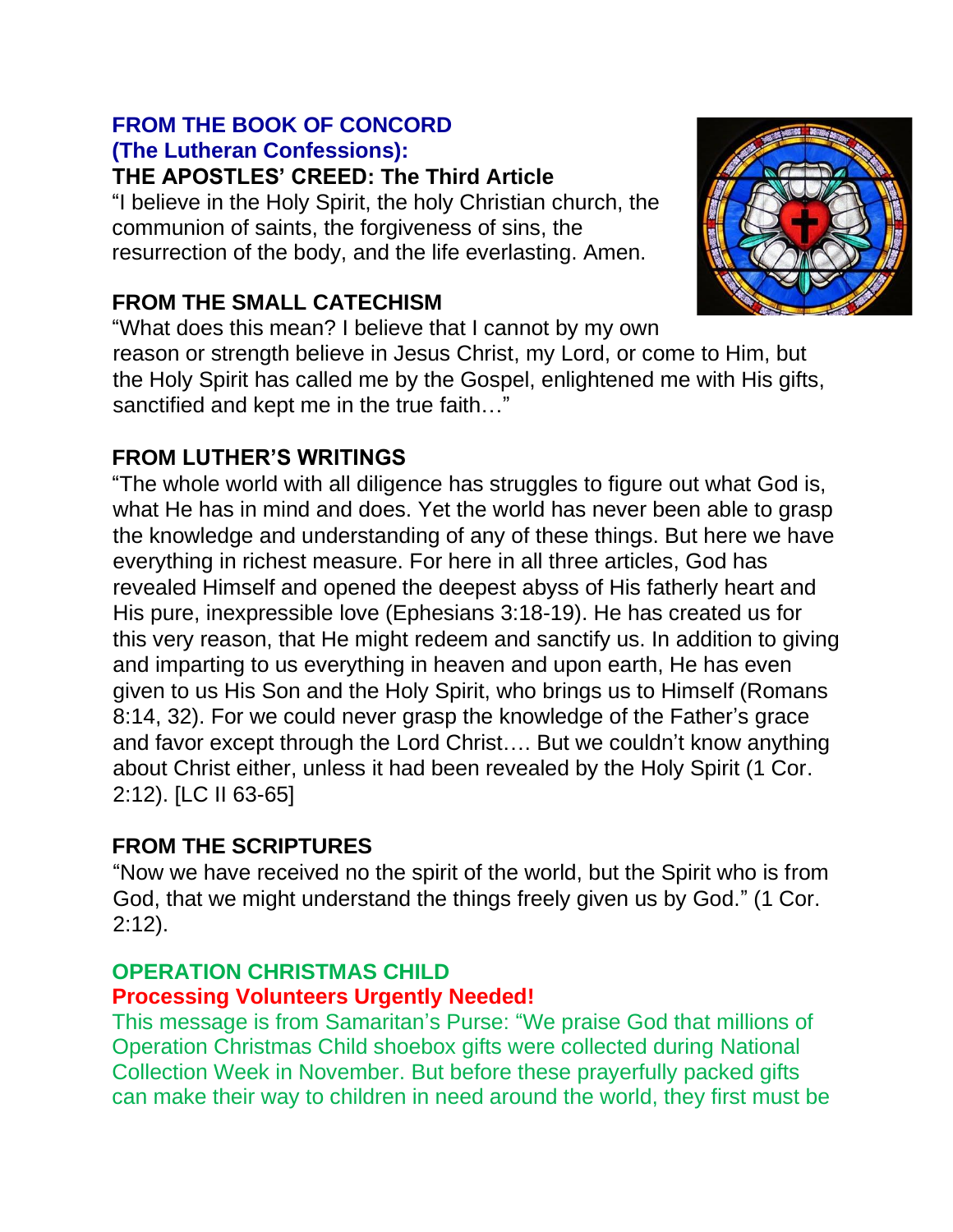carefully inspected and prepared for international shipment. Thousands of volunteers are already at work serving in this critical capacity, but more help is urgently needed this week at a processing center near you. Will you join them? You can actually just show up at the processing center at your convenience. There will be a place for you to serve! Please contact Renee Nefe for more information.

#### **\*\*\*CHURCH BOARD NOMINATIONS\*\*\***

In September and October, the Church Board accepted nominations from the congregation for three available board positions, each being a two-year term that begins on February 1, 2022. The Church Board has authorized Pastor Wendy to formally vet following Spirit of Hope members who have been nominated and have agreed to serve pending a successful vetting process and formal acceptance by the Church Board: Ken Carpenter, Tom Clausen, and Carol Palin (this would be a second term for Carol and as such she does not need to be vetted again). This notice is being posted per Spirit of Hope's bylaws so that if there are any objections to these nominations by the congregation, members may contact Pastor Wendy or any member of the Church Board prior to 2:30 pm on December 16<sup>,</sup> 2021 at which point the Church Board will vote on the acceptance of the nominees.



**Prayer Requests** - If you have a prayer request for the prayer team, please contact Pastor Wendy @ 303-841-3553 or wendy.poch@spiritofhopelcmc.org *Jesus said; "Come to me, all of you who are weary and carry heavy burdens, and I will give you rest."*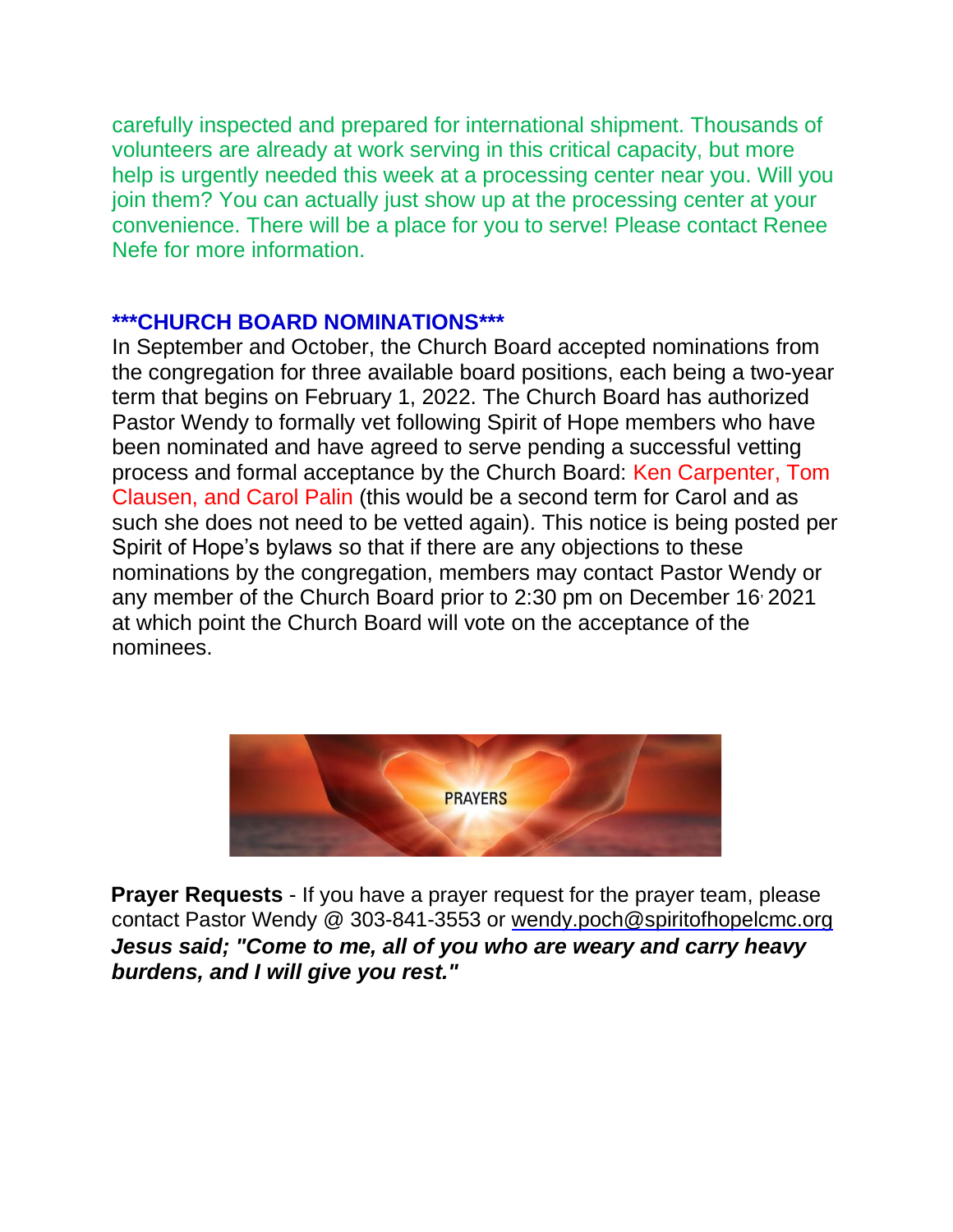

**PRAYER FOR THE THIRD WEEK OF ADVENT By Pastor Wendy Gracious Father, you sent your Son to come to us to die for us so that He could become our sin and we could become our righteousness. This is** 

**how much you love us! Help us, then, by giving us faith in the midst of our trials. Lead us and rule our hearts with your Holy Spirit so that we will turn only to you and your Word. We ask your Spirit to guide us in all interpretation and action. Let us always glorify you so that others will know of your love. We pray this in your name, Father, Son, and Holy Spirit, one God now and forever. Amen.**

**Please include the following people and situations in your prayers:** 

For those in Mayfield, KY and all who have suffered death and loss due to recent tornadoes.

For Pam and her daughters as they grieve the death of their beloved husband and father, John.

For all those for whom the holidays will be difficult this year.

For those in our local area who are in need during this holiday season.

For Ian who is in the ICU battling COVID.

For Stephanie who is fighting colon cancer.

Rebecca who is fighting breast cancer and undergoing radiation.

Sara as she goes through intensive chemotherapy.

Janie as she goes through intensive chemotherapy.

For those who are first responders to all emergencies: fire fighters, EMTs and law enforcement.

For all of our local, state, and federal leaders that they would hear God's voice and lead with His wisdom.